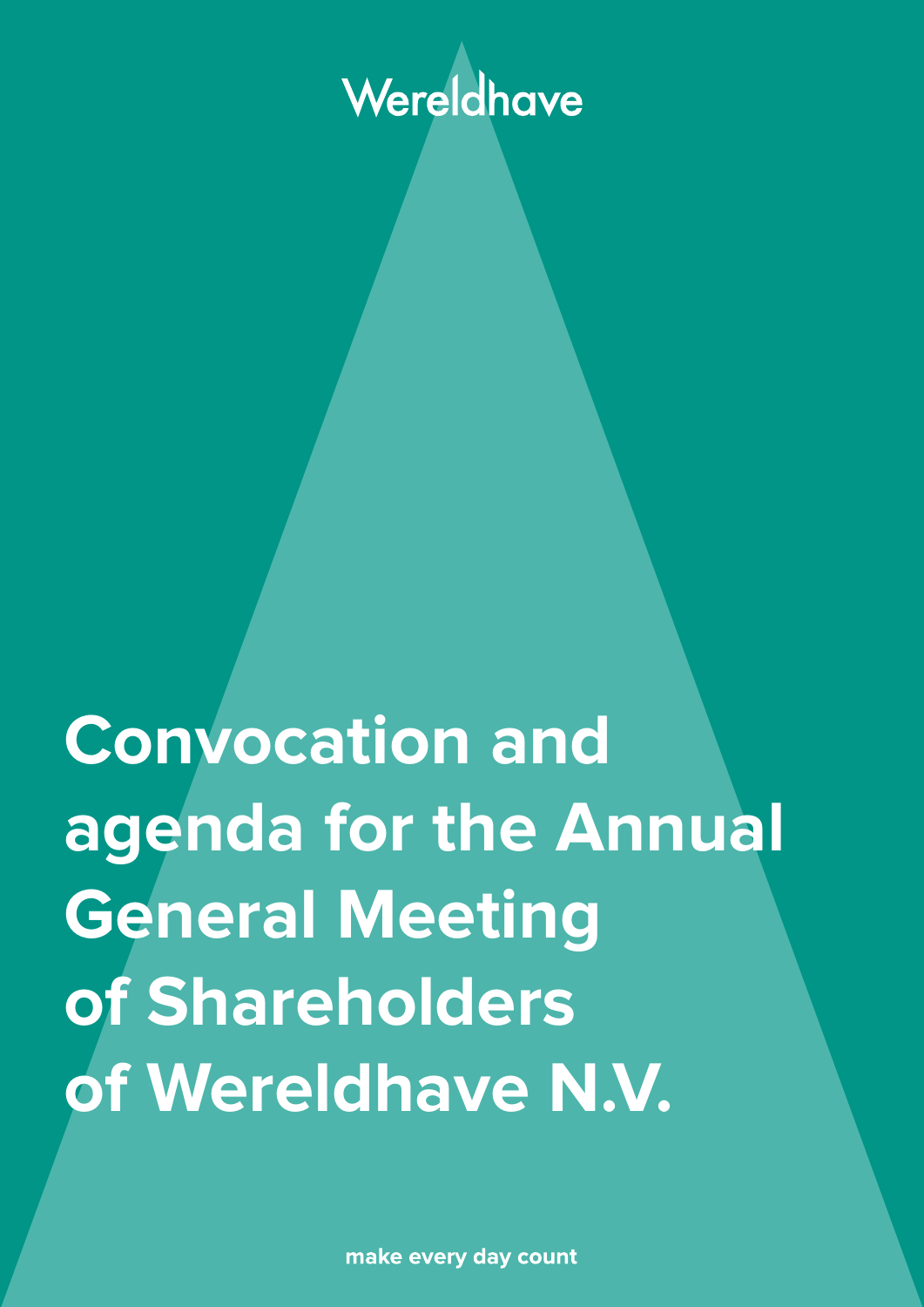## **Convocation and agenda for the Annual General Meeting of Shareholders of Wereldhave N.V.**

**Location:** Hilton Amsterdam Airport Schiphol, Schiphol Boulevard 701, 1118 BN Schiphol, on **Monday 25 April 2022** at **11.00 h** (also to be viewed online by webcast).

#### **Agenda**

1 **Opening**

|  | 2 Report of the board of management and annual accounts                                                                     |                  |
|--|-----------------------------------------------------------------------------------------------------------------------------|------------------|
|  | a Execution remuneration policy 2021                                                                                        | advisory<br>vote |
|  | b Explanation of the auditor's statement                                                                                    |                  |
|  | c Proposal to adopt the annual accounts 2021                                                                                | vote             |
|  | d Dividend- and reserves policy: proposal of a dividend for 2021 of $\epsilon$ 1.10 in cash                                 | vote             |
|  | e Proposal to discharge the members of the board of management                                                              | vote             |
|  | f Proposal to discharge the members of the Supervisory Board                                                                | vote             |
|  | 3 Proposal to reappoint Mr. A.W. de Vreede as CFO                                                                           | vote             |
|  | 4 Authority to issue shares                                                                                                 |                  |
|  | a Proposal to renew the authority of the board of management to issue shares<br>and/or grant rights to subscribe for shares | vote             |
|  | b Proposal to grant the authority to the board of management to restrict<br>or exclude pre-emptive rights                   | vote             |
|  | 5 Proposal to authorize the board of management to repurchase own shares                                                    | vote             |
|  | 6 Questions before closure of the meeting                                                                                   |                  |
|  |                                                                                                                             |                  |

7 **Closure of the meeting**

#### 1. **Opening**

Opening of the meeting by Mr. A. Nühn, chairman of the supervisory board.

#### 2. **Report of the board of management**  Messrs M. Storm and A.W. de Vreede will present the results in 2021.

a) **Execution of the remuneration policy in 2021** The remuneration report has been published in the Annual Report. The report explains how the remuneration policy (which was approved in 2020) has been put into practice.

Opportunity to question the supervisory board whether the remuneration report is clear and understandable and that the remuneration of the board of management and the supervisory board for the year 2021 is in line with the Company's remuneration policy.

#### b) **Explanation of the auditor's statement**

The external accountant (KPMG) is present at the meeting and can be asked questions by shareholders in relation to his statement on the fairness of the annual accounts.

#### c) **Proposal to adopt the 2021 accounts**

Discussion of the management report, including the report from the supervisory board and the annual accounts. It is proposed to adopt the accounts for the year 2021.

d) **Dividend- and reserves policy: proposal of a dividend of € 1.10 in cash per ordinary share**

For the year 2021, a dividend of  $\epsilon$  1.10 in cash per share is proposed to shareholders. If the proposal is accepted, the shares will trade ex-dividend as from 27 April 2022 and April 28 2022 will be the dividend record date.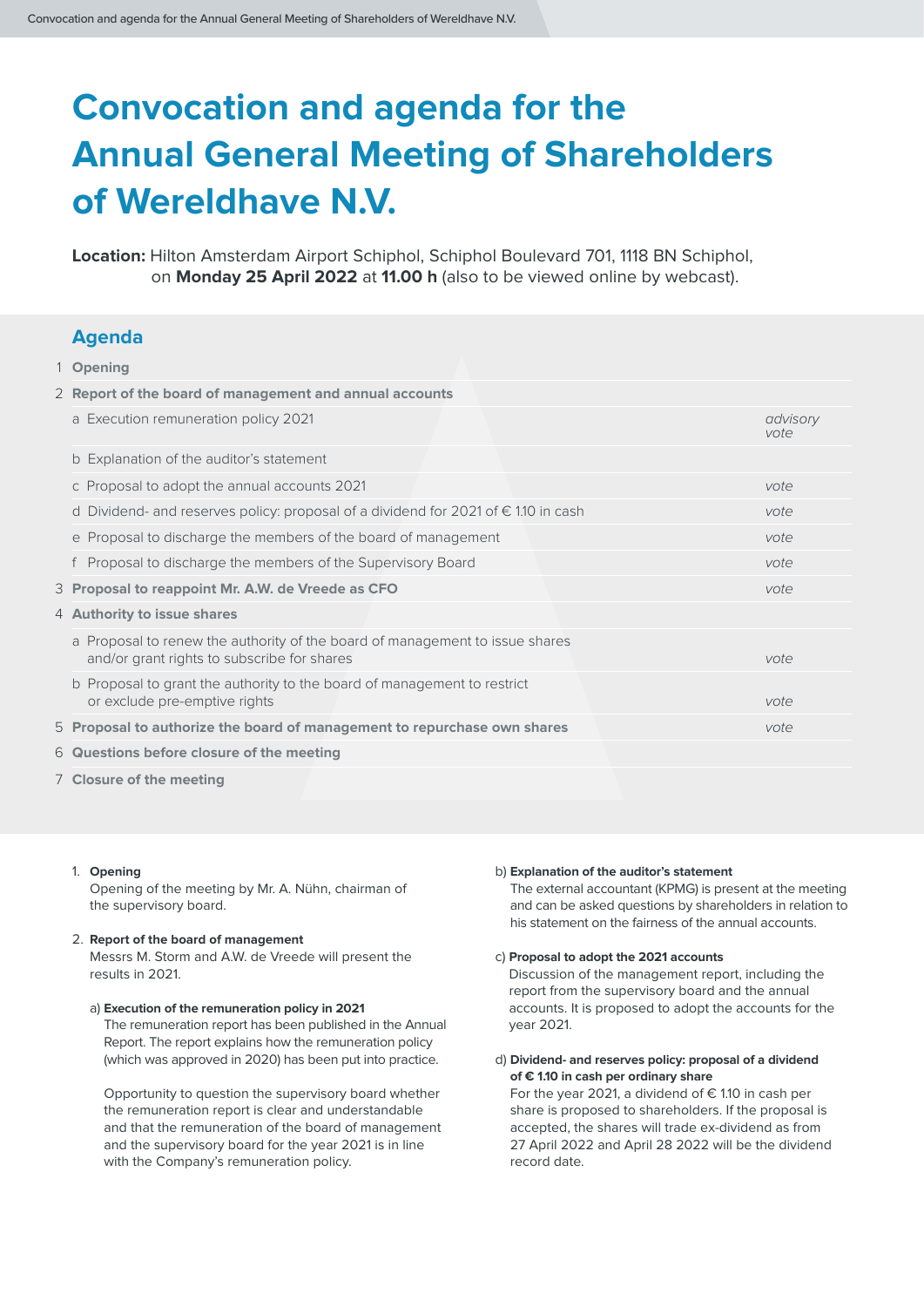#### e) **Proposal to discharge the members of the board of management**

The discharge of the members of the board of management is proposed for the performance of their tasks, to the extent reflected in the annual report for the year 2021 or publicly known on the date of this AGM.

f) **Proposal to discharge the members of the supervisory board**

The discharge of the members of the supervisory board is proposed for the performance of their tasks, to the extent reflected in the annual report for the year 2021 or publicly known on the date of this AGM.

#### 3. **Proposal to reappoint Mr. A.W. de Vreede as CFO**

Mr. De Vreede was appointed in 2018 for a term of four years as director, which term thus expires in 2022. The supervisory board proposes, after a positive advice from the works council, to reappoint Mr. De Vreede for a period of four years, thus from 2022-2026. The supervisory board is content with the performance of Mr. De Vreede over the past four years and is convinced of his dedication for the next term. An assignment contract will be concluded against remuneration levels equal to current levels and in line with the remuneration policy. The contract will have a fixed severance payment of one year's fixed remuneration with a notice period of four months.

Mr. De Vreede's resume can be found on the website of the Company.

#### 4. **Authority to issue shares**

In accordance with article 7 of the articles of association and by decision taken on 26 April 2021, the annual general meeting of shareholders renewed the authority to the board of management to issue shares for a period of 18 months, starting at the date of the annual general meeting of shareholders. The authority will thus expire on 26 October 2022, if not extended. An extension is legally allowed for a period of up to five years. However, it is proposed to renew the authority for a period of 18 months, starting from the date of the annual general meeting of shareholders. If accepted, the authority will replace the current authority.

#### a) **Proposal to grant the authority to the board of management to issue shares or grant rights to subscribe for shares**

The board of management, with the approval of the supervisory board, proposes to designate the board of management as authorized body to issue ordinary shares and to grant rights to subscribe for those shares.

The delegation of the power to issue shares and to grant the right to subscribe for shares is limited to 5% of the issued capital of Wereldhave as per 25 April 2022, for a period of 18 months, starting on 25 April 2022 and ending on 25 October 2023, plus an additional 5% at the same moment in case of a merger or acquisition.

#### b) **Proposal to grant the authority to the board of management to restrict or exclude per-emptive rights.** It is also proposed to grant the authority to the board of management to restrict or exclude the pre-emptive rights of shareholders when ordinary shares are issued and/or rights to subscribe for shares are granted, based on the authority as requested under item 4.a, to a maximum of 10% of the issued share capital of Wereldhave at 25 April 2022, for a period of 18 months, thus ending on 15 October 2023.

The authority of the board of management to restrict or exclude statutory pre-emptive rights is related to the fact that, due to some foreign legal systems, shareholders outside the Netherlands are not always eligible to exercise statutory pre-emptive rights. In the event of an issue of shares, the board of management may decide in conformity with market practice to grant existing shareholders non-statutory pre-emptive rights.

#### 5. **Proposal to authorize the board of management to repurchase own shares**

The board of management proposes, with the approval of the supervisory board, to extend the authority of the board of management to repurchase own paid-up shares, whether on the stock exchange or otherwise, to a maximum of 5% of the issued capital of Wereldhave on 25 April 2022, whereby the acquisition price must be between the nominal value per share and 10% above the average price for these shares on Euronext Amsterdam on the fifth day prior to the acquisition by Wereldhave, for a period of 18 months, starting 25 April 2022 and ending 25 October 2023.

If adopted, this proposal replaces the current authority.

- 6. **Questions before closure of the meeting** Opportunity for shareholders and proxy holders to put questions.
- 7. **Closure of the meeting**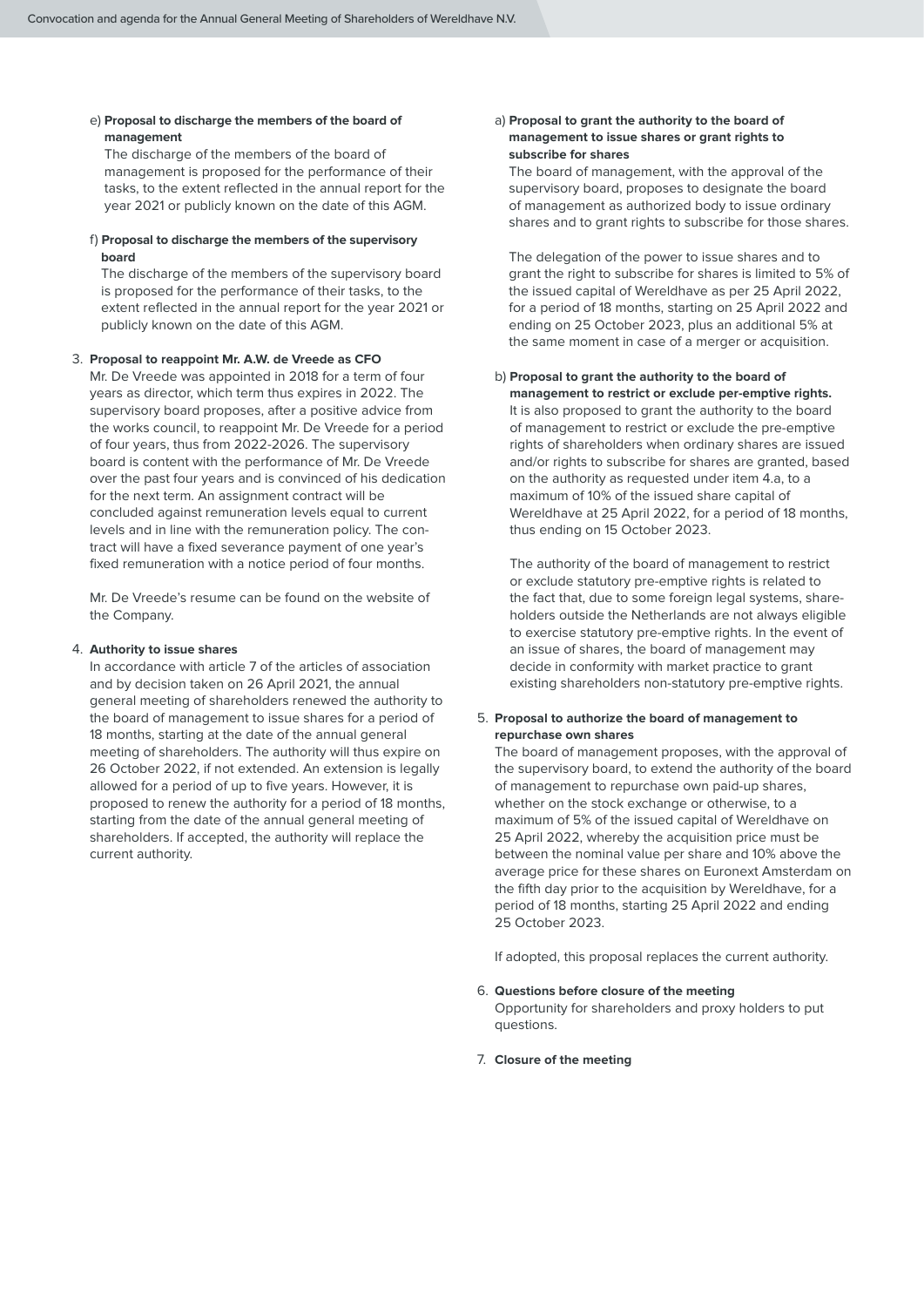The full agenda including annexes is published on www.wereldhave.com under 'Group / Corporate Governance / General Meeting of Shareholders'.

The annual report 2021 is available in digital form as from 14 March 2022 on www.wereldhave.com.

#### **Record date**

For this meeting voting- and meeting rights will be granted to those shareholders who are registered a such on 28 March 2022 after trading hours (record date) in a (partial) register and who have notified their intention to be present according to the stipulations below. (Partial) registers are the administrations of intermediaries as defined in the Dutch Securities Book-Entry Administration and Trading Act.

#### **Notification of presence and representation**

Shareholders who wish to participate in the meeting, must register in writing before or on 20 April 2022 (before 17.30 h CEST) by intervention of their bank. This declaration should be accompanied with a confirmation from the intermediary that the said shares were registered at the shareholder's name on the record date. Through their bank, shareholders will receive a receipt confirmation which also serves as a log-in with URL to follow the meeting online.

Registration can be made at www.abnamro.com/evoting. Meeting rights can only be exercised by electronic proxy or in person during the meeting. Shareholders who wish to vote by proxy, must instruct their bank or broker to inform ABN-AMRO to register their shares for the meeting before 20 April 2022 (before 17.30 h CEST). Shareholders and usufructuaries with voting rights can give their notification and voting instructions electronically as from 29 March 2022 up to 20 April 2022 (before 17.30 h CEST) at www.abnamro.com/evoting. Intermediaries are requested to provide full address details of the respective holders of shares, in order to facilitate an efficient check of their holdings at the record date. Intermediaries can submit their instructions up to 21 April 2022 (before 13.30 h CEST) at www.abnamro.com/intermediary.

#### **Registration of attendance**

The annual general meeting of shareholders will be held at the Hilton Amsterdam Airport Schiphol hotel and can be followed online by webcast. Shareholders or their proxy holders can only exercise voting rights if they have registered for the meeting. After registration, they will receive a registration certificate. The registration at the meeting can only be made with this registration certificate at the entrance of the meeting room as from 10.00 h CEST until the meeting starts. Shareholders or proxy holders must show valid identification to register for the meeting.

Questions can be put in advance by shareholders who wish to follow the meeting by webcast before 20 April 2022 through investor.relations@wereldhave.com. To the extent possible, questions will be combined and answered during the meeting.

#### **Issued share capital and voting rights**

On the day of the convocation for the meeting, there were 40.270.921 ordinary shares, of which 40.124.326 are entitled to one vote.

Schiphol, 14 March 2022 Board of management Wereldhave N.V.